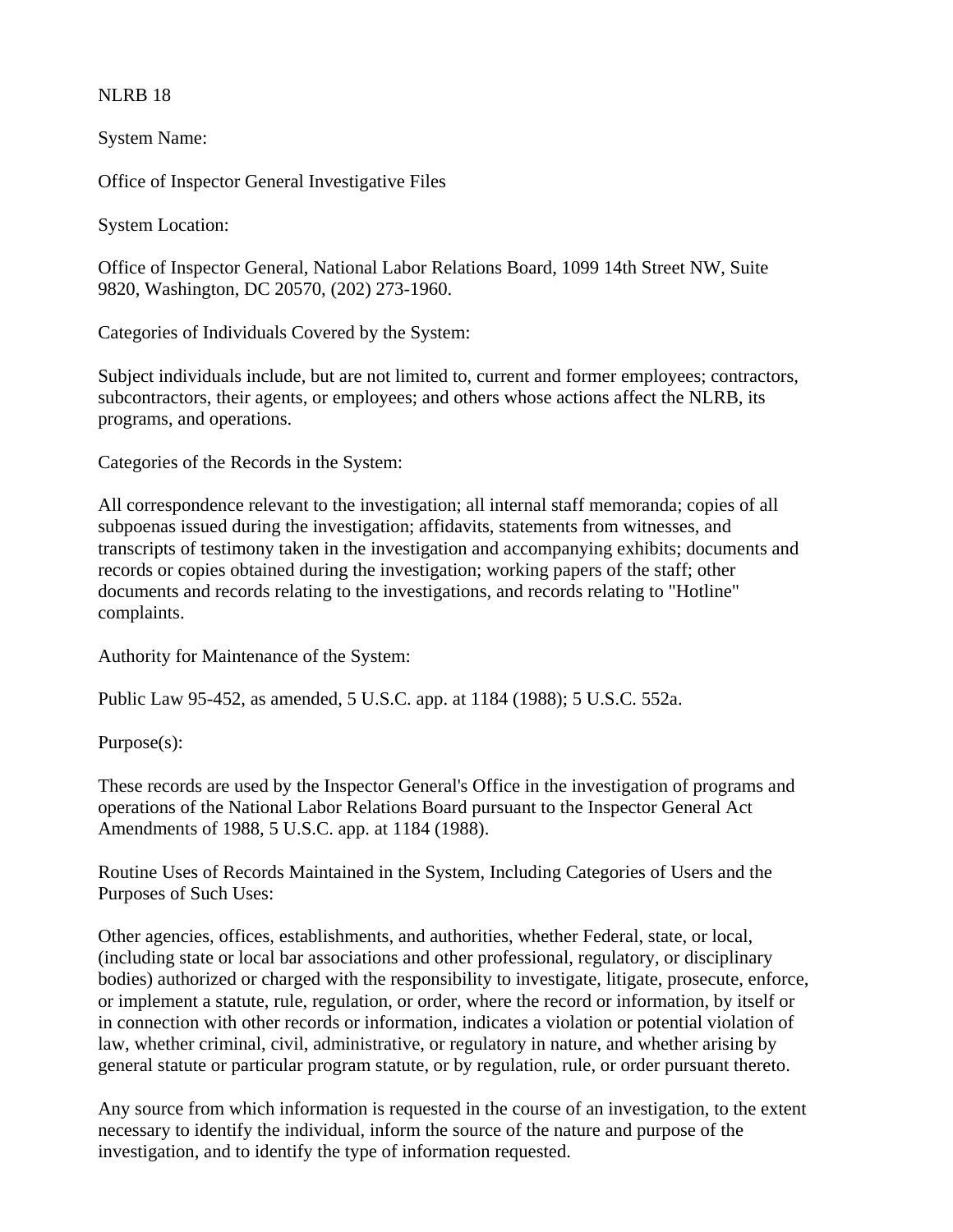Independent auditors or other private firms with which the Office of Inspector General has contracted to carry out an independent audit or noncriminal investigation, or to analyze, collate, aggregate, or otherwise refine data collected in the system of records. These contractors will be required to maintain Privacy Act safeguards with respect to such records.

A court, magistrate, or administrative tribunal in the course of presenting evidence, including disclosures to opposing counsel or witnesses in the course of civil discovery, litigation, or settlement negotiations, or in connection with criminal law proceedings, when the NLRB determines it is relevant and necessary to the litigation.

A court or other adjudicative body before which the NLRB is authorized to appear, when either (a) the NLRB, or any component thereof, (b) any employee of the NLRB in his or her official capacity, (c) any employee of the NLRB in his or her individual capacity, where the NLRB has agreed to represent the employee, or (d) the United States, where the NLRB determines that litigation is likely to affect the NLRB or any of it components, is a party to litigation or has interest in such litigation, and the NLRB determines that disclosure of the records to a court or other adjudicative body is relevant, necessary, and compatible with the purpose for which the records were collected.

The Department of Justice for use in litigation when either (a) the NLRB, or any component thereof, (b) any employee of the NLRB in his or her official capacity, (c) any employee of the NLRB in his or her individual capacity, where the Department of Justice has agreed to represent the employee, or (d) the United States, where the NLRB determines that litigation is likely to affect the Agency or any of its components, is a party to litigation or has an interest in such litigation, and the use of such records by the Department of Justice is deemed by the NLRB to be relevant and necessary to the litigation, provided that in each case the NLRB determines that disclosure of the records to the Department of Justice is a use of the information contained in the records that is compatible with the purpose for which the records were collected.

These records may be disclosed, as a routine use, to the Agency's legal representative, to include the Department of Justice and other outside counsel, where the Agency is a party in litigation or has an interest in litigation when either (a) NLRB, or any component thereof; (b) Any employee of NLRB in his or her official capacity; (c) Any employee of NLRB in her or her individual capacity, where the Department of Justice has agreed or is considering a request to represent the employee; or (d) The United States, where NLRB determines that litigation is likely to affect NLRB or any of its components, is a party to litigation or has an interest in such litigation, and NLRB determines that the use of such records by the Department of Justice is relevant and necessary to litigation; provided however, that in each case, NLRB determines that disclosures of the records to the Department of Justice is a use of the information contained in the records that is compatible with the purpose for which the records were collected.

These records may routinely be disclosed to other Federal agencies, in response to their requests in connection with the conduct of background checks. Disclosure will be made only to the extent that the information is relevant and necessary to the requesting agencies' function.

These records may be disclosed, as a routine use, to the Office of Government Ethics for any purpose consistent with that office's mission, including the compilation of statistical data.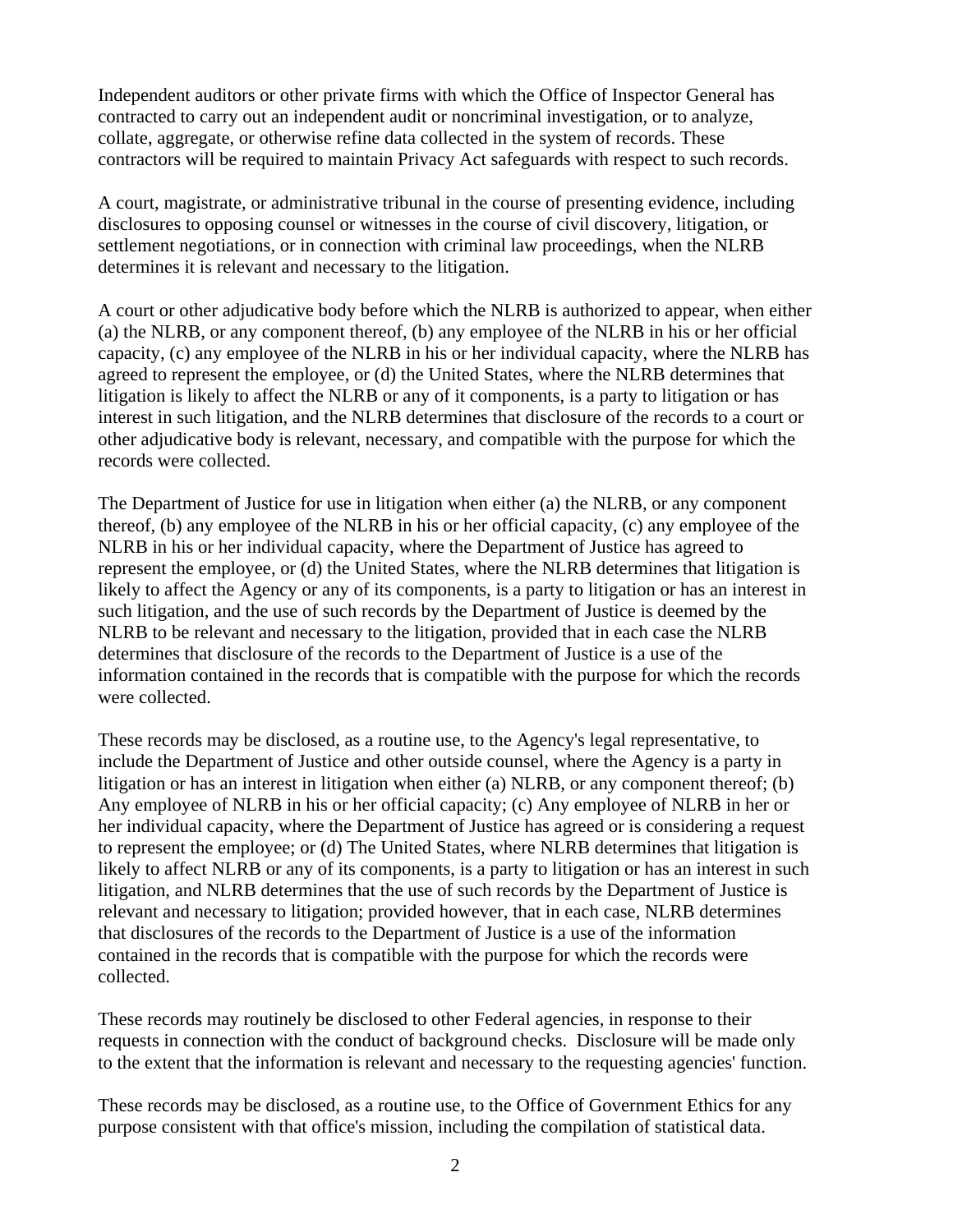These records may be disclosed, as a routine use, to debt collection contractors for the purpose of collecting delinquent debts as authorized by the Debt Collection Act of 1982, 31 U.S.C. 3718.

These records may be disclosed, as a routine use, to agency personnel responsible for bringing Program Fraud Civil Remedies Act litigation, to the persons constituting the tribunal hearing such litigation or any appeals therefrom, and to counsel for the defendant party in any such litigation.

A member of Congress or to a congressional staff member in response to an inquiry of the congressional office made at the written request of an individual about whom the record is maintained. In such cases, the member has no greater right to access to the record than does the individual.

These records may be disclosed, as a routine use, for a legitimate public interest to the news media and public to provide information on events in the criminal process following an indictment, the filing of formal charges by another means, or a conviction; or when necessary for protection from imminent threat to life or property.

These records may be disclosed, as a routine use, to members of the President's Council on Integrity and Efficiency/Executive Council on Integrity and Efficiency, for the preparation of reports to the President and Congress on the activities of the Inspectors General.

These records may be disclosed, as a routine use, to members of the President's Council on Integrity and Efficiency/Executive Council on Integrity and Efficiency, the Department of Justice, the Federal Bureau of Investigation, or the U.S. Marshals Service, as necessary, for the purpose of conducting qualitative assessment reviews of the investigative operations of NLRB OIG to ensure that adequate internal safeguards and management procedures are maintained.

These records may be disclosed, as a routine use, to the Office of Management and Budget in order to obtain that office's advice regarding the NLRB's obligations under the Privacy Act.

The Department of Justice for the purpose of obtaining its advice in the event that the NLRB concludes it is desirable or necessary in determining whether particular records are required to be disclosed under the Freedom of Information Act.

Policies and practices for storing, retrieving, accessing, retaining, and disposing of records in the system:

Storage:

The Office of Inspector General Investigative Files consists of paper records maintained in files, records on computer disks and diskettes, and records on computer tapes.

## Retrievability:

The records are retrievable by case number and individual name.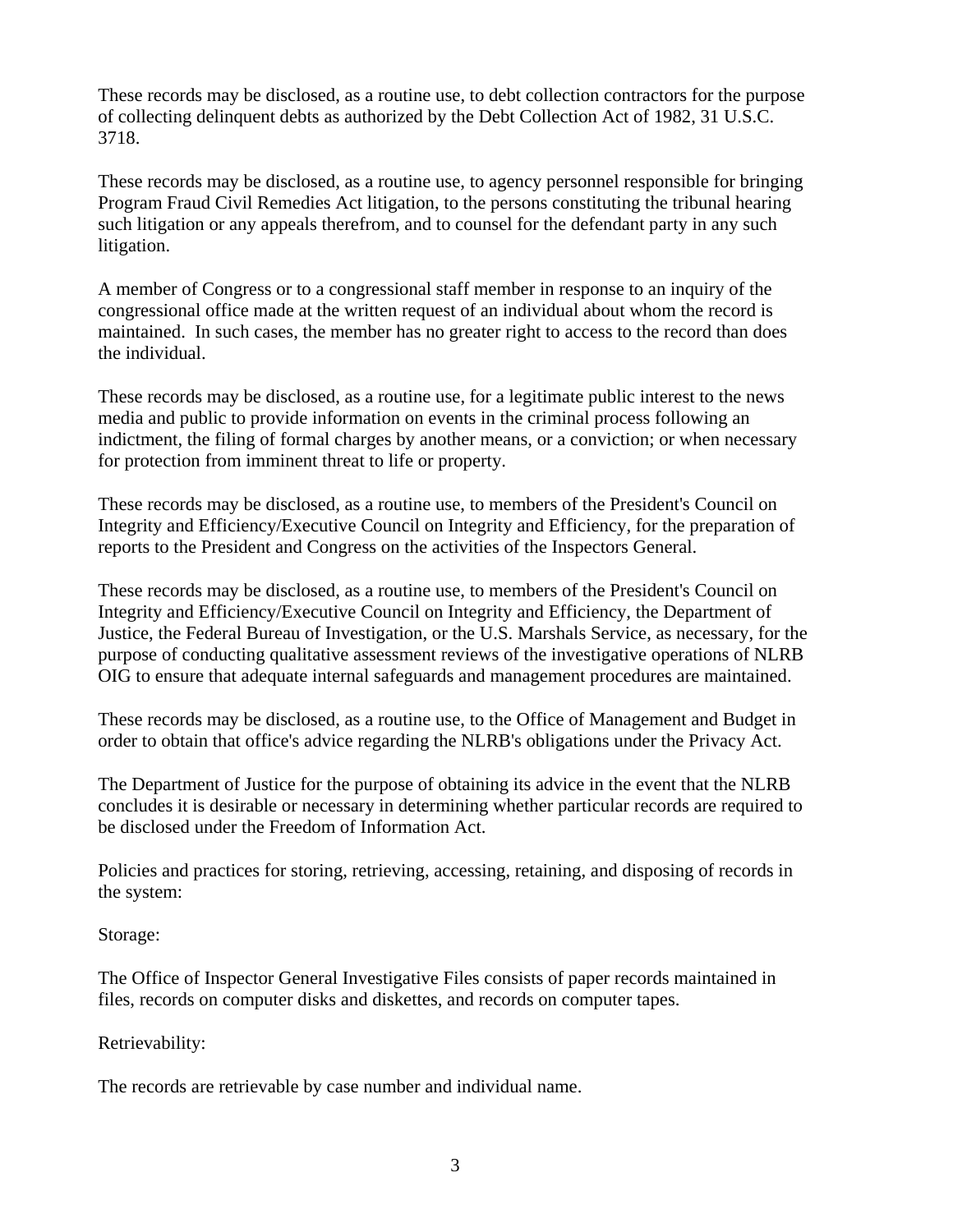## Safeguards:

These records are only available to those persons whose official duties require such access. The records are kept in a limited access area during on duty hours. During off-duty hours they are kept inside locked offices, in locked file cabinets, or in safes. Computer records can be accessed only through use of confidential procedures and passwords.

Retention and disposal:

As prescribed in NLRB Records Schedule, Job Number N1-025-01-1, OIG Investigative Files are generally destroyed 10 years after a case is closed. Cases that are unusually significant for documenting major violations of criminal law or ethical standards are offered to the National Archives for permanent retention.

System manager(s) and address:

Office of the Inspector General, National Labor Relations Board, 1099 14th Street NW, Suite 9820, Washington, DC 20570, (202) 273-1960.

Notification procedure:

The OIG Investigative Files are exempt pursuant to 5 U.S.C. 552a (j)(2) and (k)(2); however, consideration will be given to requests addressed to the system manager. The request should include the individual's name and date of birth.

Record access procedure:

See "Notification Procedures" above. Requestors should specify the record contents being sought. Under Section 7(b) of the Inspector General Act of 1978 (Public Law 95-452), the identity of an employee or other personal source who makes a complaint or provides information to the Office of the Inspector General (OIG) via the OIG "Hotline" is exempt from disclosure unless the Inspector General determines such disclosure is unavoidable during the course of an investigation.

Contesting record procedures:

Contact the system manager at the above address, and identify the record, specify the information to be contested, and the corrective action sought with supporting justification.

Record source categories:

The Office of Inspector General collects information from a wide variety of sources, including information from the NLRB and other Federal, state, and local agencies, witnesses, complainants and other nongovernmental sources.

Systems exemptions from certain provisions of the privacy act: